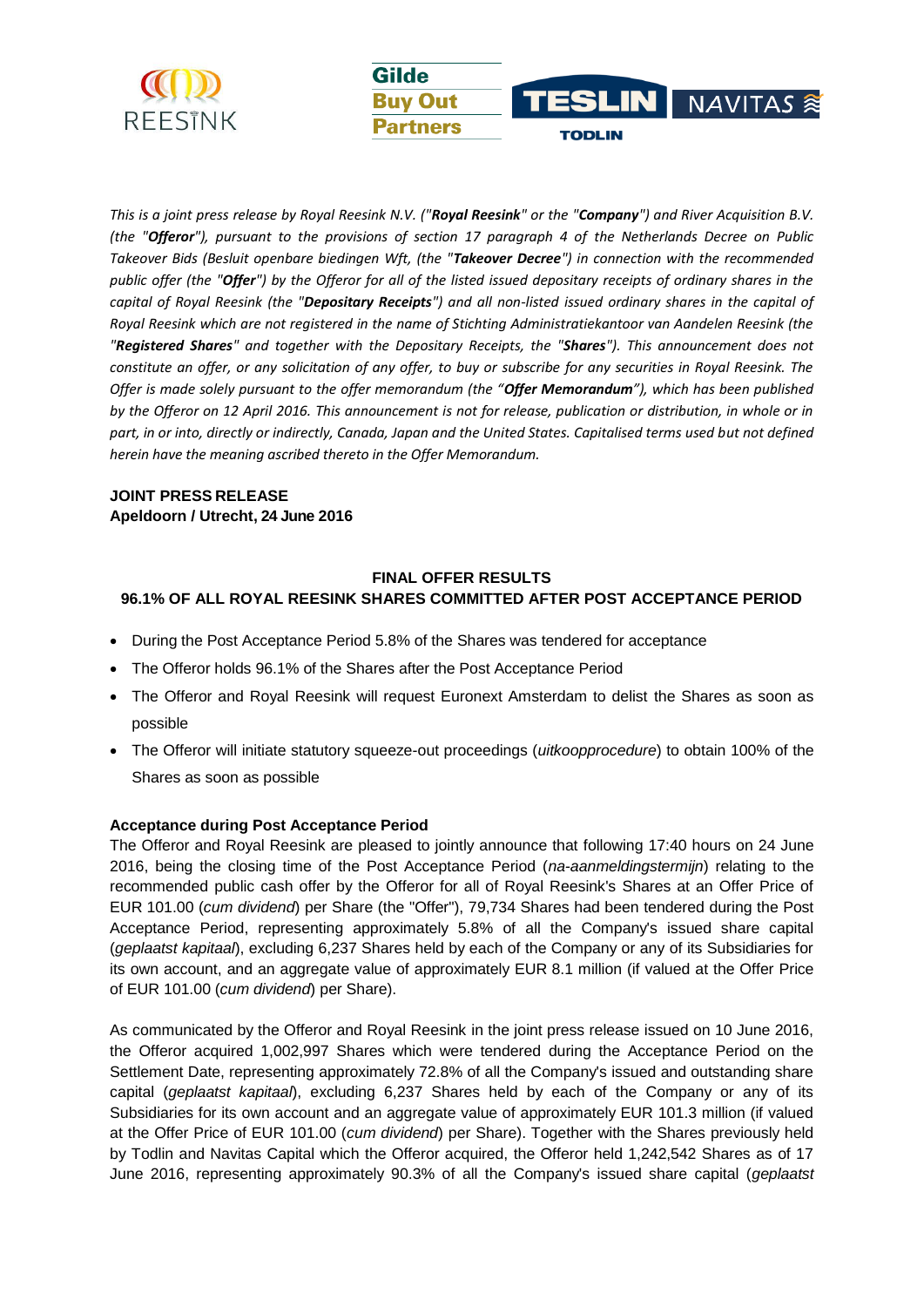*kapitaal*), excluding 6,237 Shares held by each of the Company or any of its Subsidiaries for its own account, and an aggregate value of approximately EUR 125.5 million (if valued at the Offer Price of EUR 101.00 (*cum dividend*) per Share).

Consequently, upon settlement of the Shares tendered during the Post Acceptance Period, the Offeror will hold 1,322,276 Shares, representing approximately 96.1% of all the Company's issued and outstanding share capital (*geplaatst kapitaal*), excluding 6,237 Shares held by each of the Company or any of its Subsidiaries for its own account, representing an aggregate value of approximately EUR 133.6 million (if valued at the Offer Price of EUR 101.00 (*cum dividend*) per Share).

### **Settlement**

With reference to the Offer Memorandum and the joint press release dated 10 June 2016, Shareholders who accepted the Offer shall receive the Offer Price for each Share validly tendered (or defectively tendered provided that such defect has been waived by the Offeror) and delivered (geleverd) under the terms and conditions of the Offer and subject to its restrictions.

Payment of the Offer Price for the Shares that were validly tendered (or defectively tendered provided that such defect has been waived by the Offeror) during the Post Acceptance Period has occurred or will occur as soon as reasonably possible and in any case payment has not occurred or will not occur later than the third (3rd) Business Day after the day on which such Shares were tendered.

### **Delisting of the Shares from Euronext Amsterdam, squeeze-out proceedings**

After settlement of the Shares tendered during the Post Acceptance Period, the Offeror and Royal Reesink will request Euronext Amsterdam - in accordance with the Euronext Amsterdam policies and listing rules - to terminate the listing of the Shares on Euronext Amsterdam as soon as possible.

In addition, the Offeror will initiate statutory squeeze-out proceedings (*uitkoopprocedure*) to obtain 100% of the Shares as soon as possible. Reference is made to Section 3.14.2 of the Offer Memorandum.

## **Offer Memorandum, Position Statement and further information**

The Offeror is making the Offer on the terms and subject to the conditions and restrictions contained in the Offer Memorandum, dated 12 April 2016. In addition, Royal Reesink has made available the Position Statement dated 12 April 2016, containing the information required by Section 18, paragraph 2 and Annex G of the Takeover Decree in connection with the Offer.

This announcement contains selected, condensed information regarding the Offer and does not replace the Offer Memorandum and/or the Position Statement. The information in this announcement is not complete and additional information is contained in the Offer Memorandum and the Position Statement.

Shareholders are advised to review the Offer Memorandum and the Position Statement in detail and to seek independent advice where appropriate in order to reach a reasoned judgment in respect of the Offer and the content of the Offer Memorandum and the Position Statement. In addition, Shareholders may wish to consult with their tax advisors regarding the tax consequences of tendering their Shares under the Offer.

Digital copies of the Offer Memorandum are available on the website of Royal Reesink (www.royalreesink.com). Royal Reesink's website does not constitute a part of, and is not incorporated by reference into, the Offer Memorandum. Digital copies of the Position Statement are available on the website of Royal Reesink (www.royalreesink.com).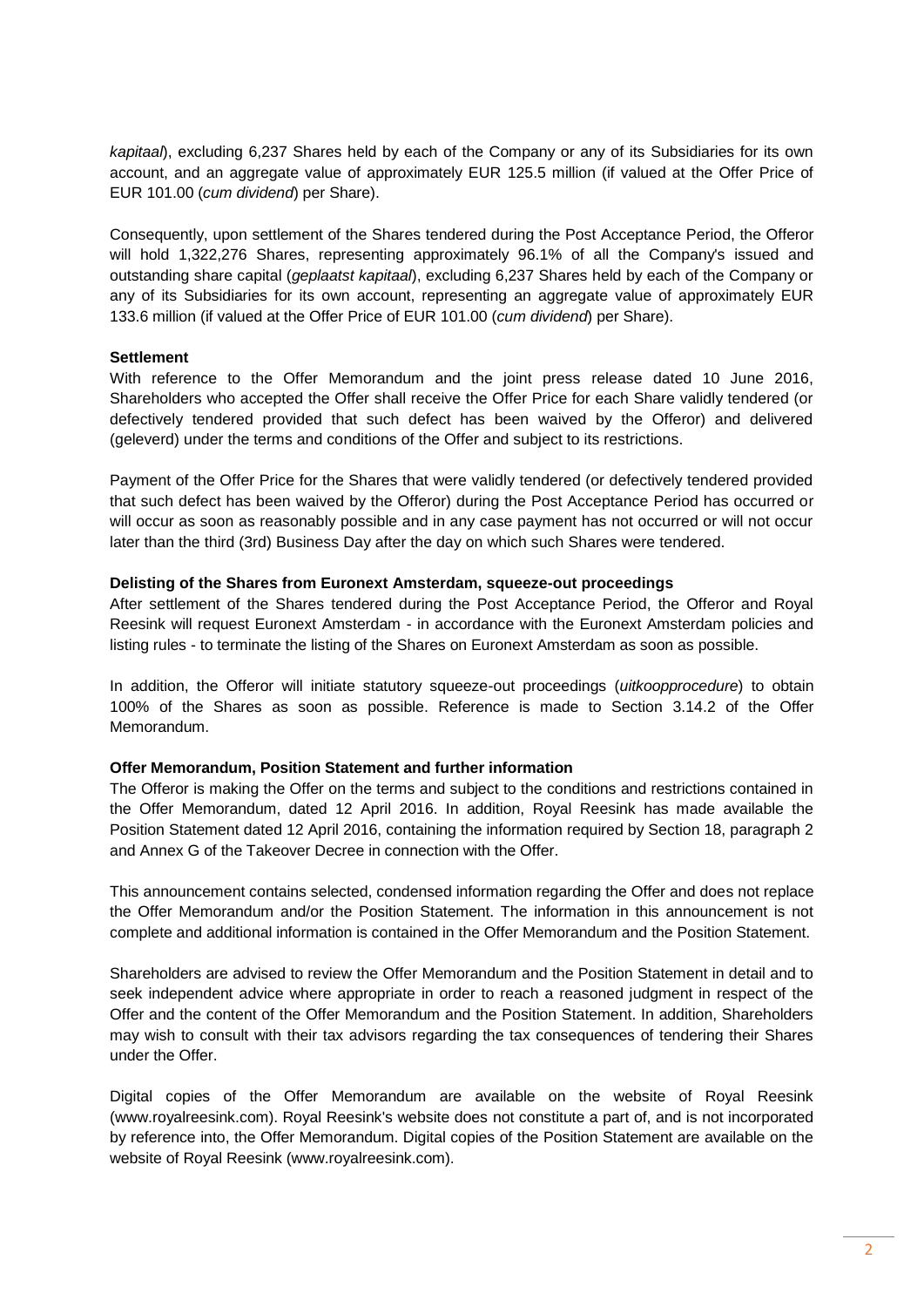### **For further information please contact:**

Mr. G. Van der Scheer, CEO Royal Reesink N.V. Tel.: +31 (0)575 599 301

### **About Royal Reesink**

Royal Reesink focuses on two segments: Reesink Equipment and Reesink Industries.

In Reesink Equipment, our businesses are involved in the distribution of leading brands and/or the delivery of strong concepts for agriculture and horticulture, landscape maintenance, material handling and civil engineering. The products are supplied either directly or through dealers to farmers, contractors, green area companies, golf courses, municipalities, government bodies, water boards, foresters and logistics customers operating in the food & agri, non-food, industrial, transhipment (harbours) and civil engineering sectors.

In Reesink Industries, our businesses are involved as a distributor of steel, personal protection items and hydraulic components and systems. In this segment, we mainly supply steel manufacturers, building sites, installation production companies, technical wholesalers, the offshore and shipping industry, machinery manufacturers and the agricultural industry. For more information, please visit: www.royalreesink.com.

## **About Gilde**

With offices in the Benelux and DACH regions, Gilde Buy Out Partners is a leading European private equity investor in mid-market transactions. Founded in 1982, Gilde has been supporting management teams in over 100 buy out transactions. Gilde manages funds in excess of €3 billion and has a controlling interest in companies such as Royal Ten Cate, Enkco, Roompot, Comcave, Riri, Teleplan, Powerlines and HG. For more information, please visit: www.gilde.com.

## **About Todlin**

Todlin is an investment fund managed by Teslin Capital Management. Todlin invests in promising listed small-caps. Based on fundamental analysis Todlin selects companies with a strong market position, healthy and growing cash flows and a proper corporate governance structure. Todlin focuses on responsible value creation in the long term and acts as an active and involved shareholder. For more information, please visit: www.teslin.nl.

#### **About Navitas Capital**

Navitas Capital is a privately owned investment company focused on investing in strong, mediumsized companies with growth prospects. The approach can be described as proactive and entrepreneurial, with an emphasis on creating long-term value. Navitas Capital has long term participating interests in Dutch listed and private companies with clear growth potential. For more information, please visit: www.navitascapital.nl.

## **General restrictions**

This announcement is for information purposes only and does not constitute an offer or an invitation to acquire or dispose of any shares or investment advice or an inducement to enter into investment activity. This announcement does not constitute an offer to sell or issue or the solicitation of an offer to buy or acquire the shares of Royal Reesink in any jurisdiction. The distribution of this press release may, in some countries, be restricted by law or regulation. Accordingly, persons who come into possession of this document should inform themselves of and observe these restrictions. To the fullest extent permitted by applicable law, the Offeror, each member of the Consortium, Royal Reesink and their respective advisors disclaim any responsibility or liability for the violation of any such restrictions by any person. Any failure to comply with these restrictions may constitute a violation of the securities